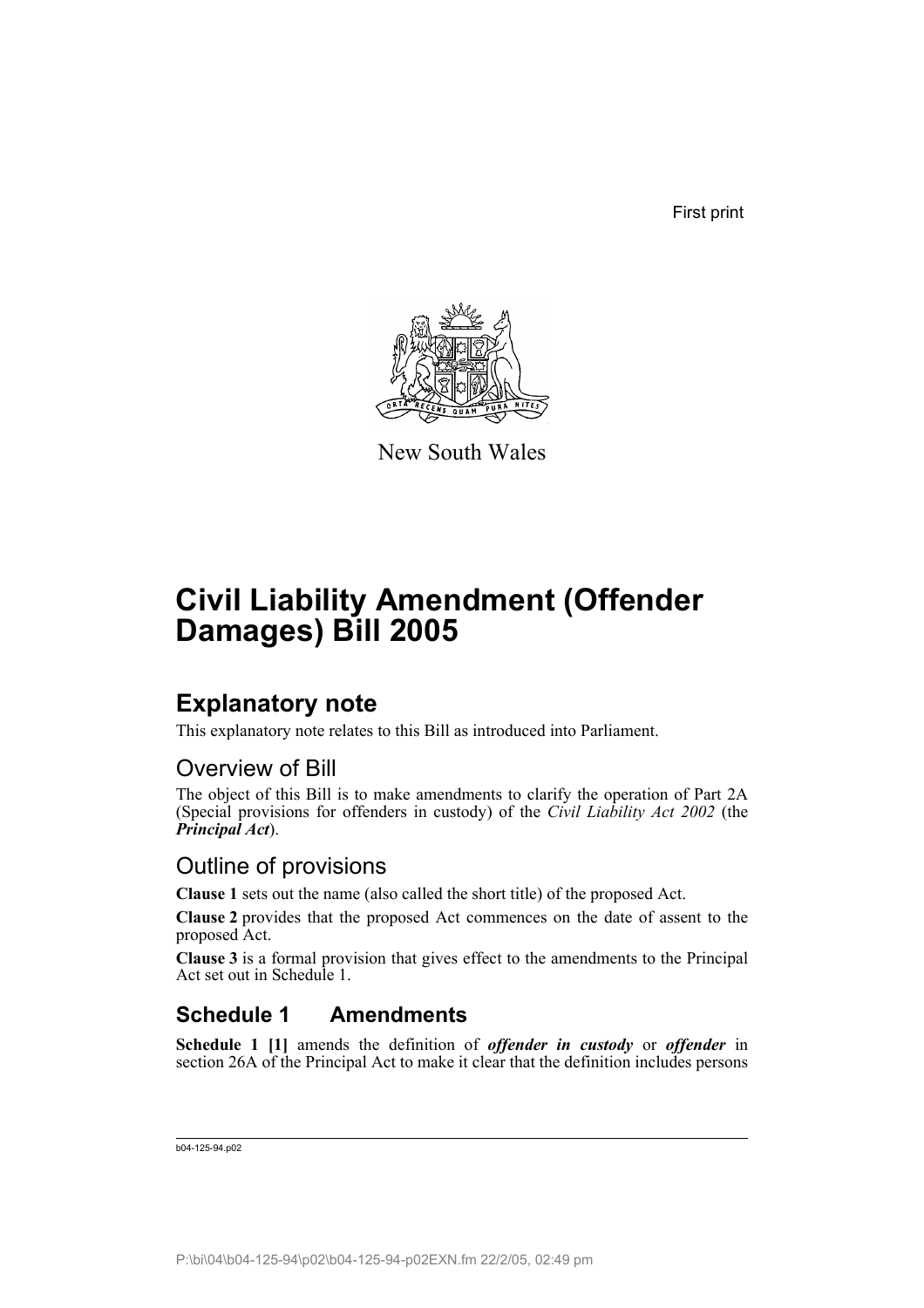Explanatory note

who are attending a place in compliance with the requirements of a community service order, as well as persons while they are performing community service work.

**Schedule 1 [2]–[4]** amend section 26D of the Principal Act to make it clear that Part 7 of Chapter 7 of the *Workplace Injury Management and Workers Compensation Act 1998*, as applied by that section to the assessment of the degree of permanent impairment resulting from injuries to offenders, applies with the following additional modifications:

- (a) Section 330 (Costs of medical assessment) of that Act does not apply to any such assessment.
- (b) References to the WorkCover Guidelines are to be read as references to guidelines issued by the Minister administering the *Crimes (Administration of Sentences) Act 1999* by order published in the Gazette. Any such order must be tabled before Parliament and will be disallowable.
- (c) The provisions of Part 7 of Chapter 7 of that Act are to be applied with such other modifications as may be prescribed by the regulations.

**Schedule 1 [5]** amends section 26I of the Principal Act to make it clear that section 67 of the *Workers Compensation Act 1987*, in its application to determining an offender's entitlement to compensation, is to be read as if the reference in that section to the Workers Compensation Commission were a reference to the court determining the amount of compensation.

**Schedule 1 [6] and [7]** amend section 26J of the Principal Act to make it clear that any amount of damages withheld by a protected defendant from an offender under that section because of the making of a provisional order for restitution against the offender under the *Victims Support and Rehabilitation Act 1996* is subject to the following additional provisions:

- (a) The protected defendant may require the Public Trustee to hold the amount on its behalf. However, the protected defendant must require the Public Trustee to hold the amount if the offender requests it.
- (b) Interest is payable on an amount withheld.
- (c) A proportion of the interest must be paid to the offender if the amount of the provisional order is reduced on its confirmation, otherwise the whole amount of the interest is payable to the person or persons for whom the order was made.
- (d) However, the reasonable costs of the Public Trustee in connection with holding such amount for a protected defendant may be deducted before interest is paid to the offender or the persons entitled to restitution.

**Schedule 1 [8]** amends Schedule 1 to the Principal Act to enable the Governor to make regulations of a savings or transitional nature consequent on the enactment of the proposed Act.

Explanatory note page 2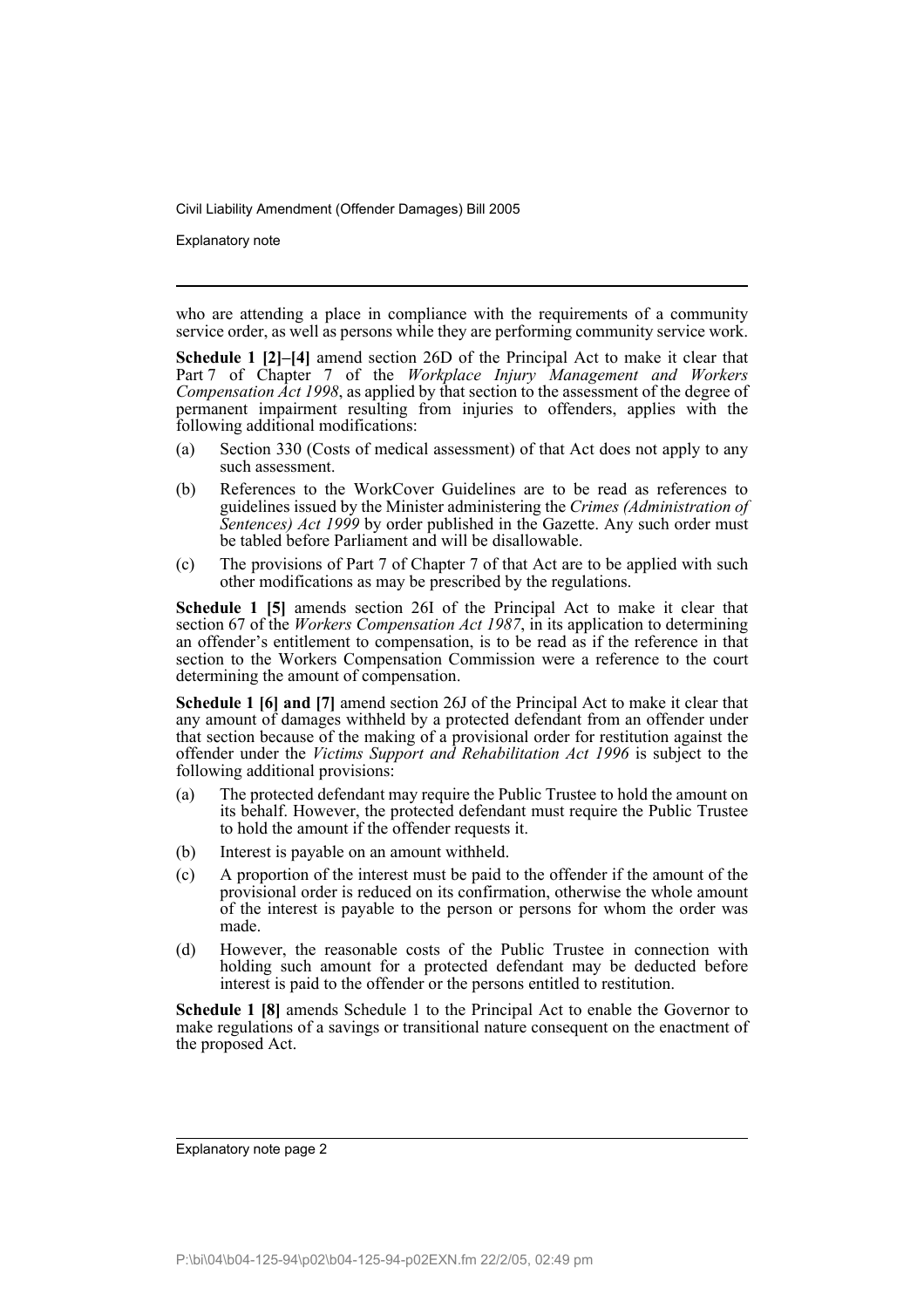Explanatory note

**Schedule 1 [10]** amends Schedule 1 to the Principal Act to insert a new Part containing savings and transitional provisions consequent on the enactment of the proposed Act.

Explanatory note page 3

**Schedule 1 [9]** amends a transitional provision relating to Part 2A of the Principal Act. The amendment makes it clear that the new Part does not affect any award of damages, settlement or consent order made before the commencement of the Part on 19 November 2004.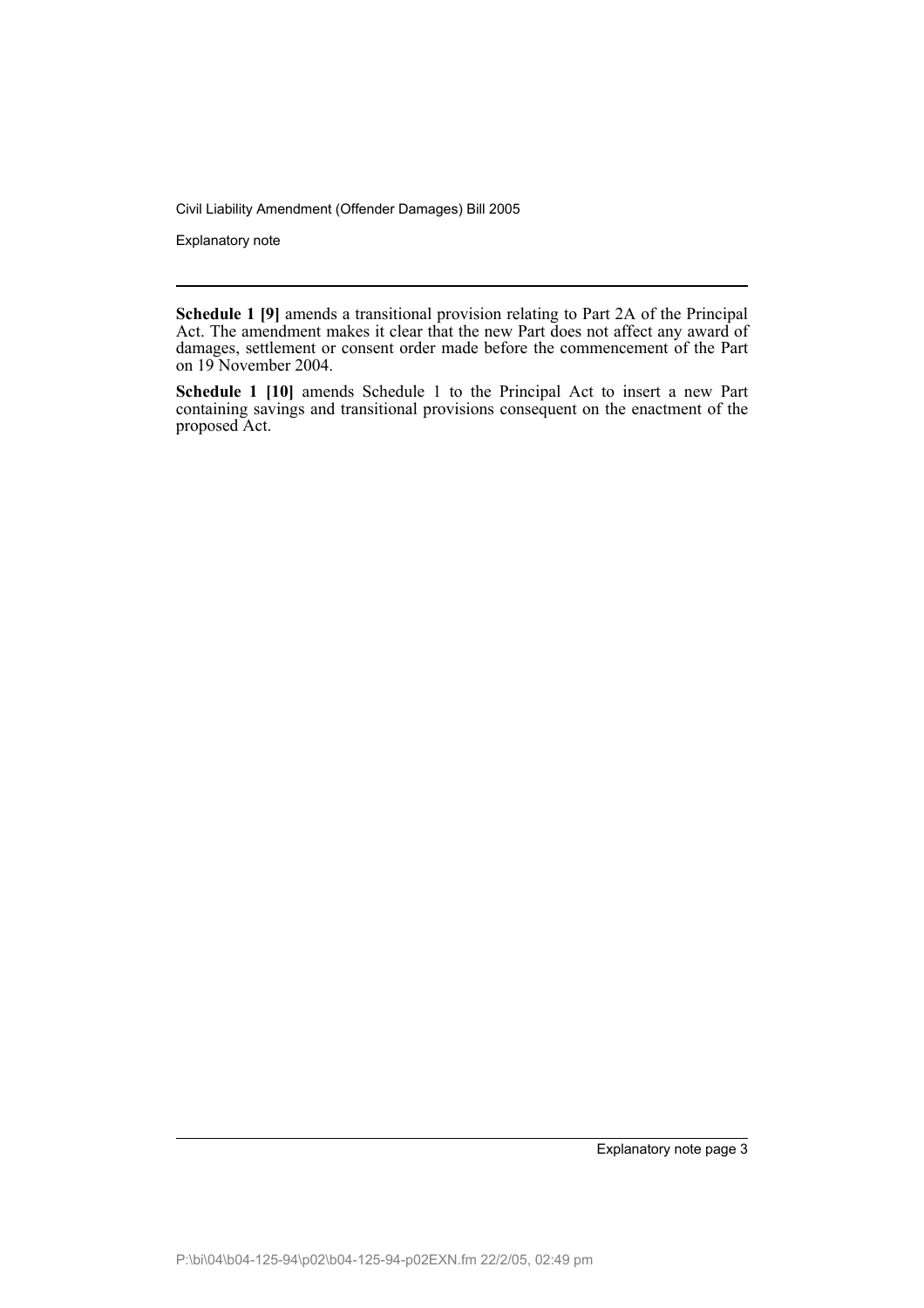Explanatory note

Explanatory note page 4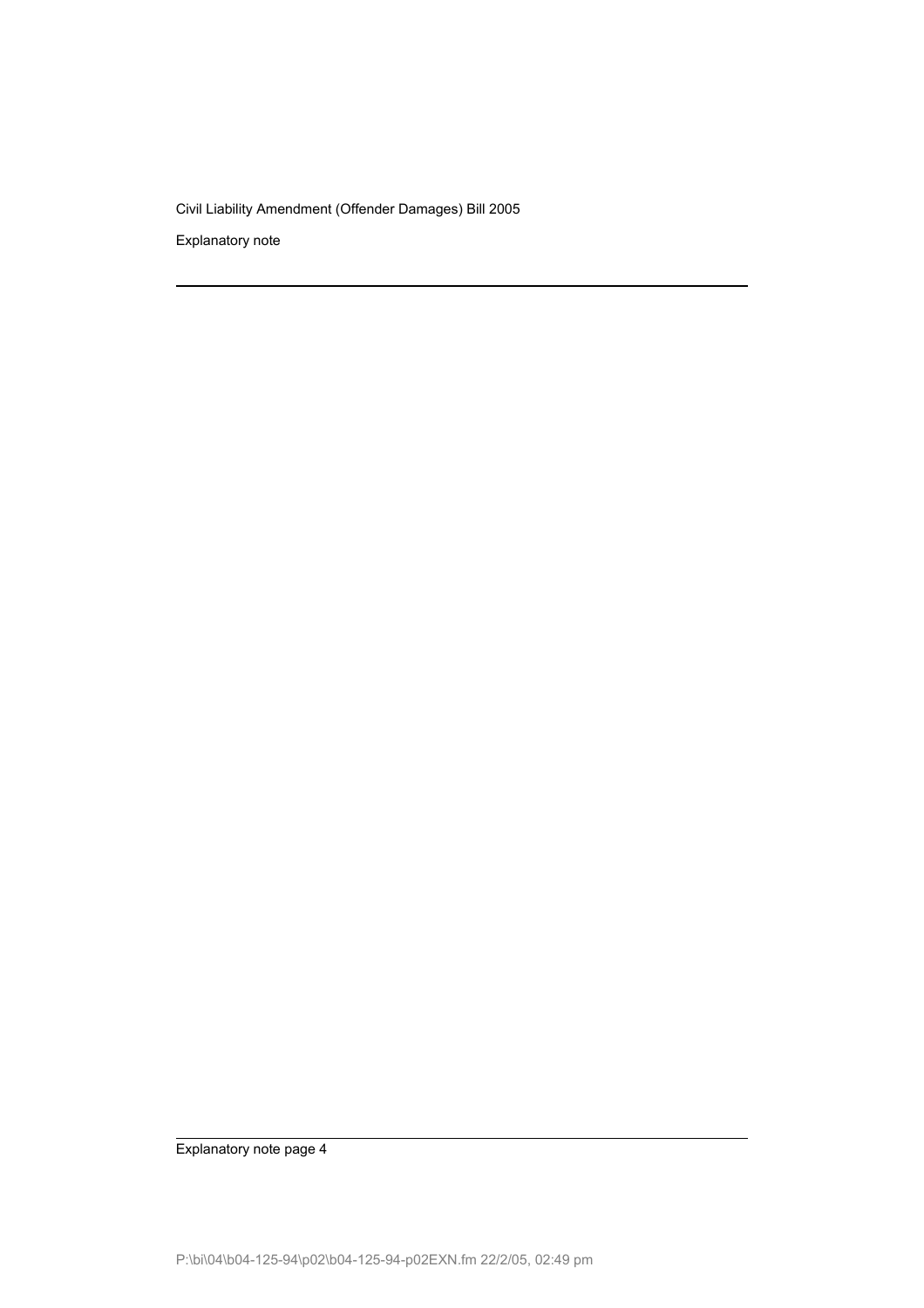First print



New South Wales

# **Civil Liability Amendment (Offender Damages) Bill 2005**

### **Contents**

|                                               | Page |
|-----------------------------------------------|------|
| Name of Act                                   |      |
| 2 Commencement                                |      |
| 3 Amendment of Civil Liability Act 2002 No 22 |      |
| Schedule 1 Amendments                         |      |

b04-125-94.p02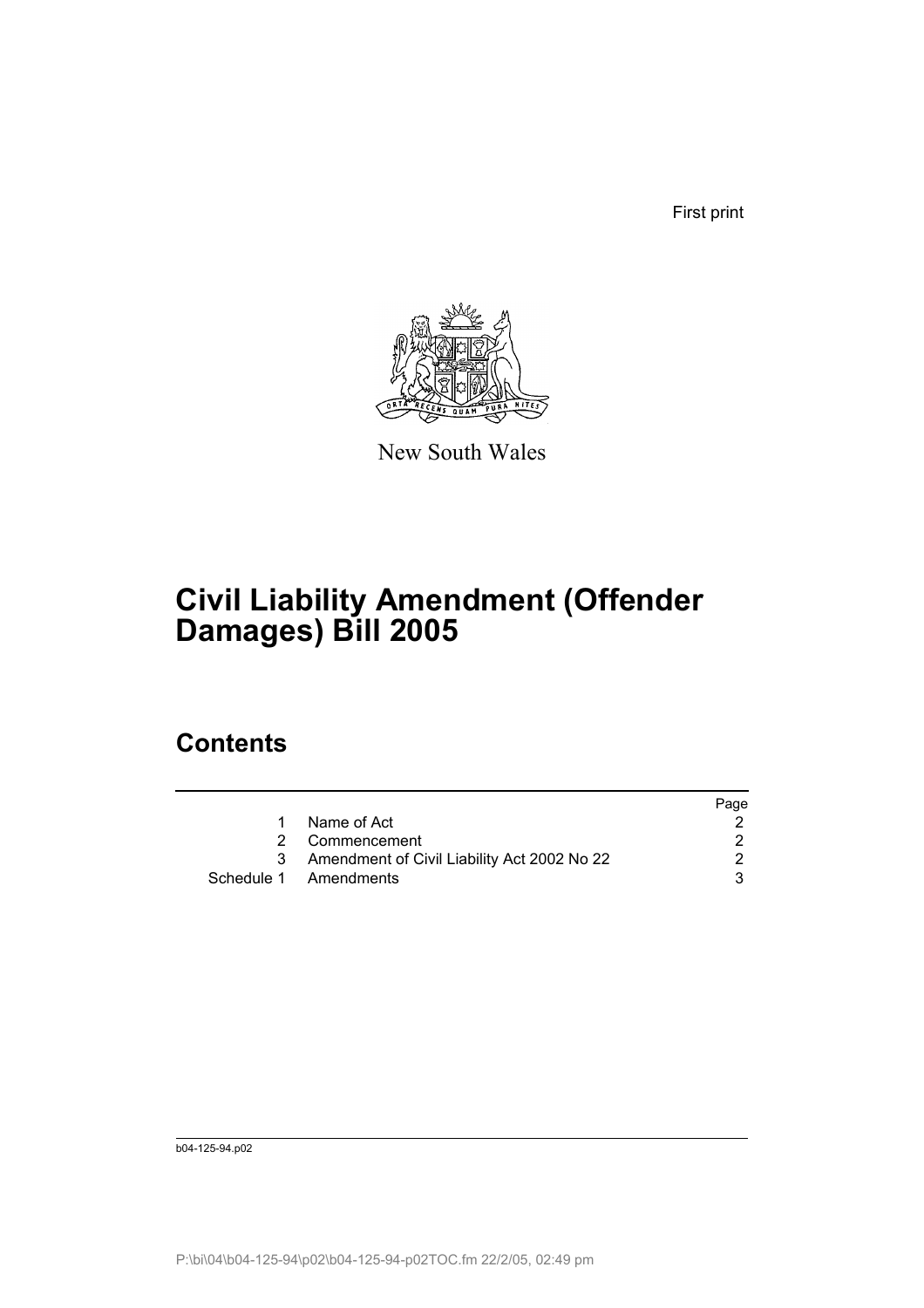**Contents** 

Page

Contents page 2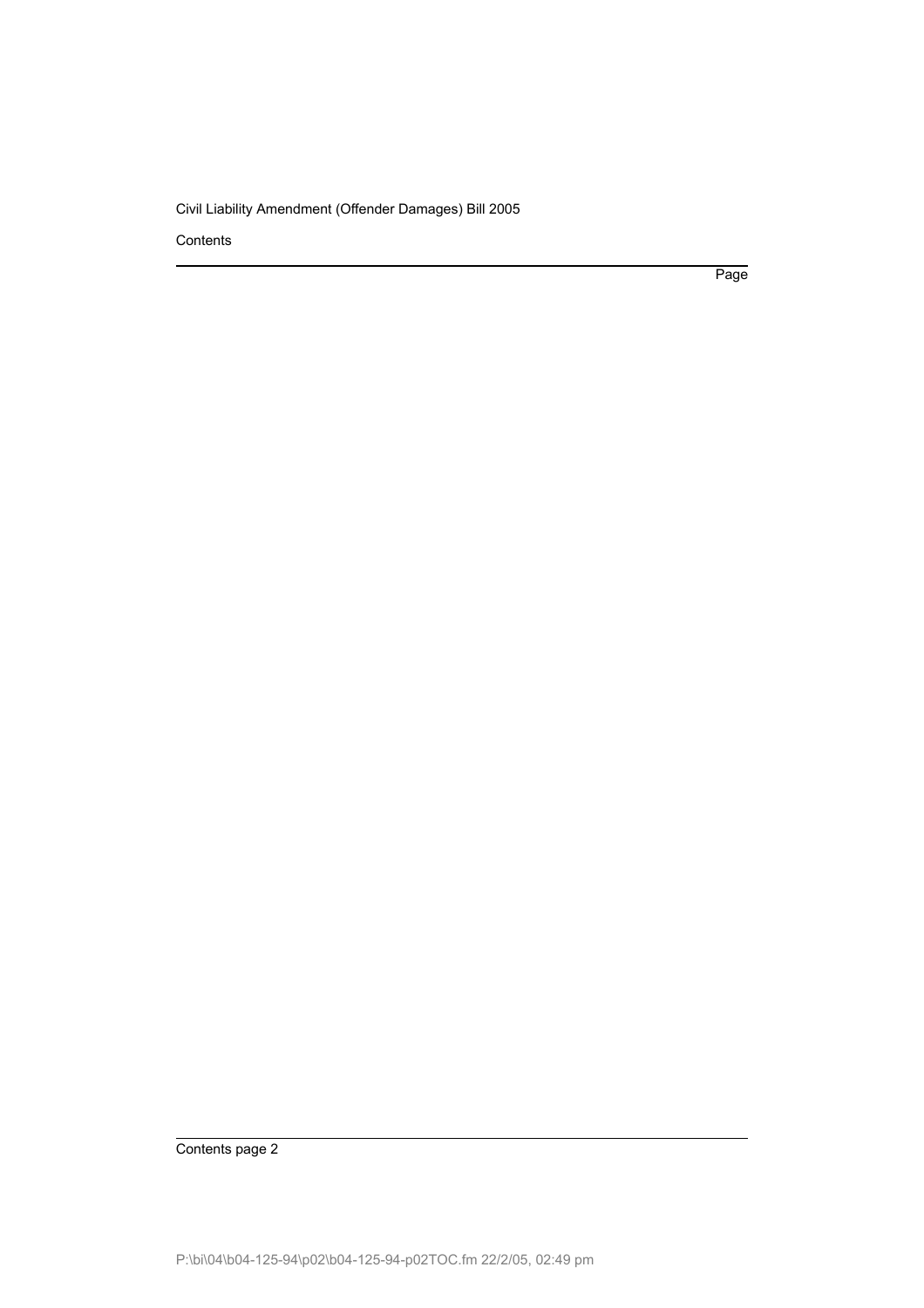

New South Wales

# **Civil Liability Amendment (Offender Damages) Bill 2005**

No , 2005

#### **A Bill for**

An Act to amend the *Civil Liability Act 2002* to make further provision with respect to claims for damages for negligence for death or injury suffered by offenders in custody; and for other purposes.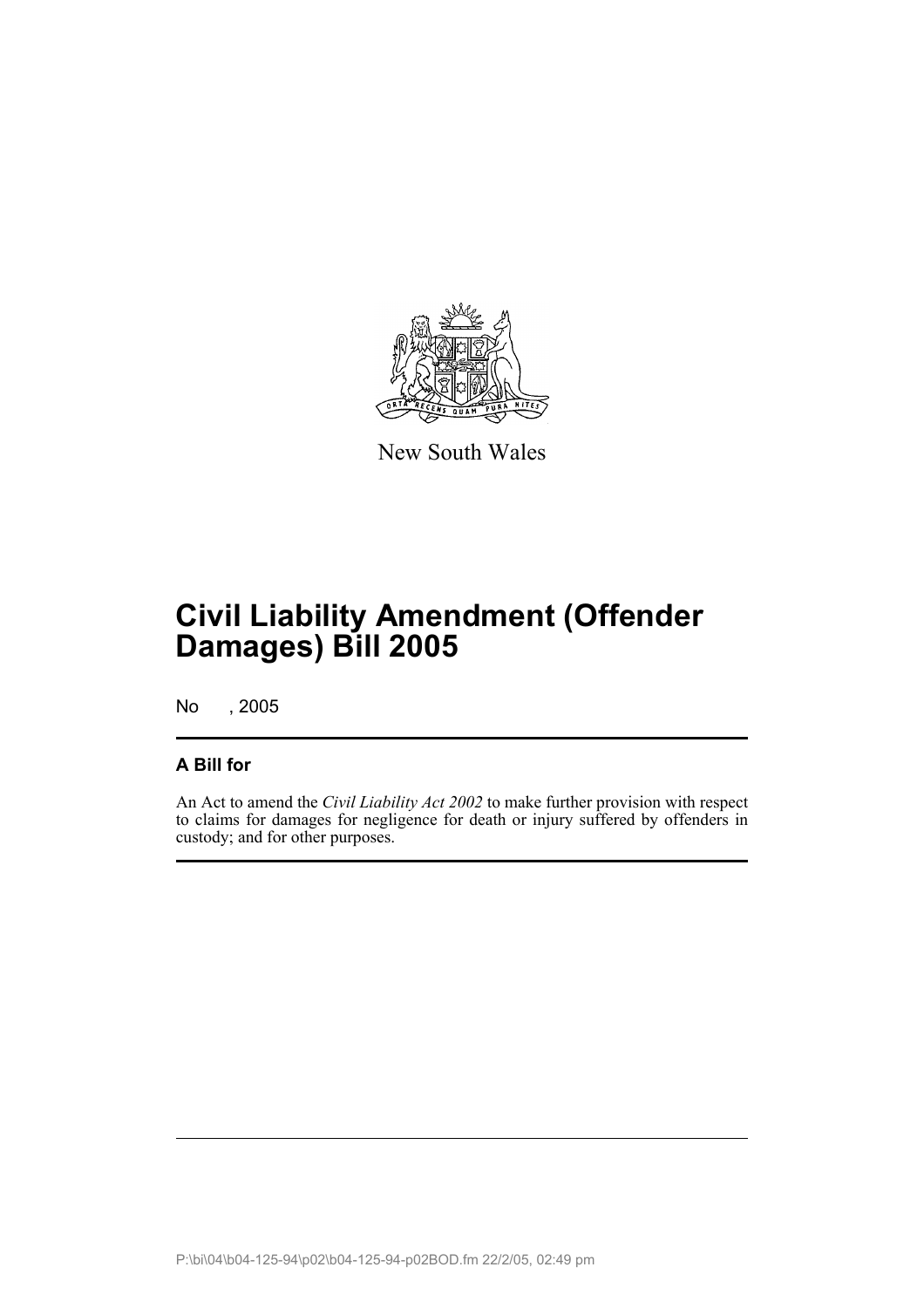|              | The Legislature of New South Wales enacts:                                |                     |
|--------------|---------------------------------------------------------------------------|---------------------|
| 1            | Name of Act                                                               | 2                   |
|              | This Act is the Civil Liability Amendment (Offender Damages)<br>Act 2005. | 3<br>$\overline{4}$ |
| $\mathbf{2}$ | <b>Commencement</b>                                                       | 5                   |
|              | This Act commences on the date of assent to this Act.                     | 6                   |
| 3            | Amendment of Civil Liability Act 2002 No 22                               | 7                   |
|              | The <i>Civil Liability Act 2002</i> is amended as set out in Schedule 1.  | 8                   |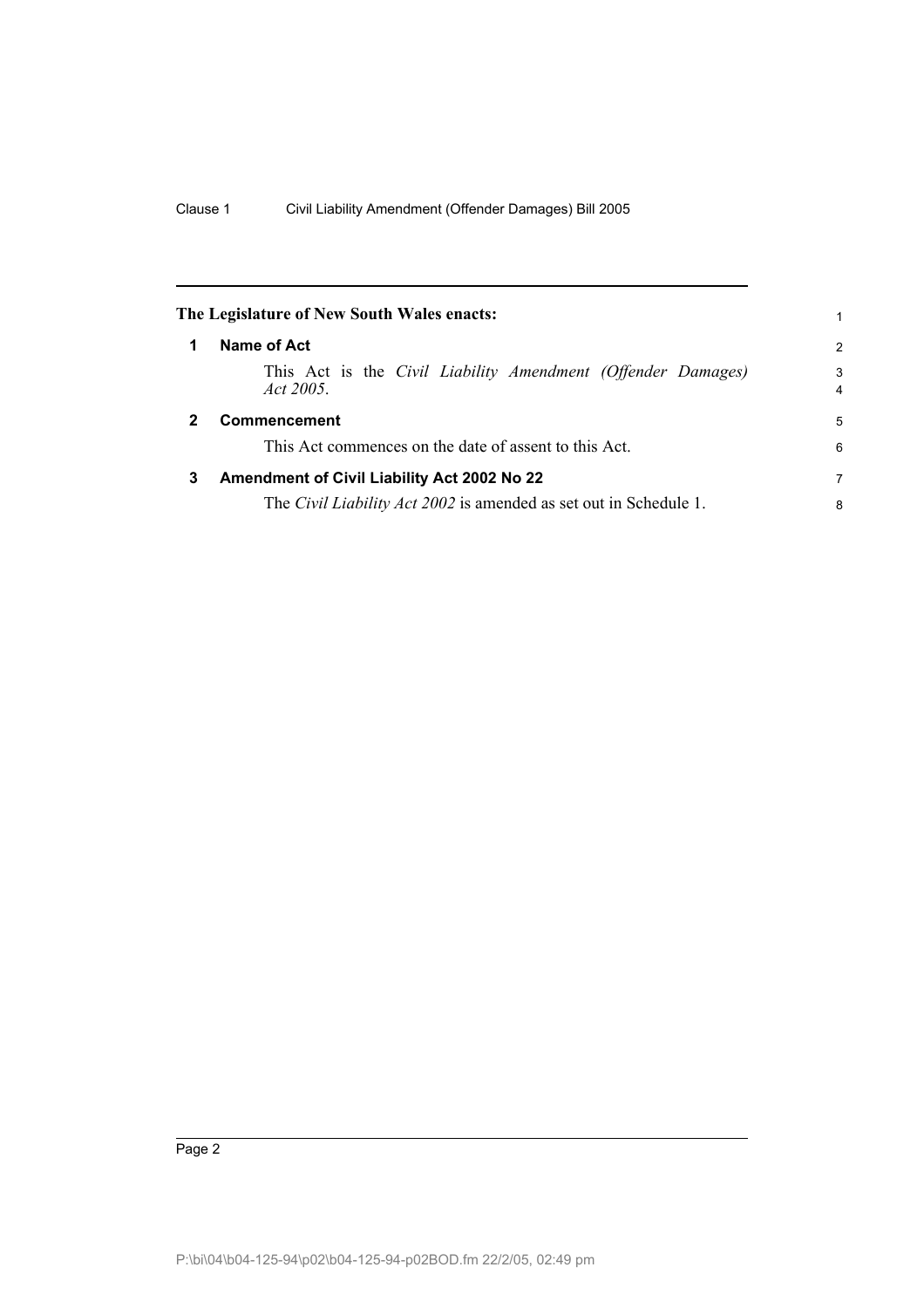Amendments Schedule 1

1

### **Schedule 1 Amendments**

|     |                                            | (Section 3)                                                                                                                                                                                                                                                                                                                                                                                                                                                          | 2                                      |  |
|-----|--------------------------------------------|----------------------------------------------------------------------------------------------------------------------------------------------------------------------------------------------------------------------------------------------------------------------------------------------------------------------------------------------------------------------------------------------------------------------------------------------------------------------|----------------------------------------|--|
| [1] |                                            | <b>Section 26A Definitions</b>                                                                                                                                                                                                                                                                                                                                                                                                                                       | 3                                      |  |
|     |                                            | Omit "under" from paragraph (e) of the definition of <i>offender in custody</i> or<br><i>offender</i> in section $26A(1)$ where firstly occurring.                                                                                                                                                                                                                                                                                                                   | $\overline{4}$<br>5                    |  |
|     | $of,$ ".                                   | Insert instead "under, or attending a place in compliance with the requirements                                                                                                                                                                                                                                                                                                                                                                                      | 6<br>$\overline{7}$                    |  |
| [2] |                                            | Section 26D Assessment of permanent injury                                                                                                                                                                                                                                                                                                                                                                                                                           | 8                                      |  |
|     | Insert at the end of section $26D(2)(c)$ : |                                                                                                                                                                                                                                                                                                                                                                                                                                                                      |                                        |  |
|     |                                            | , and                                                                                                                                                                                                                                                                                                                                                                                                                                                                | 10                                     |  |
|     |                                            | section 330 (Costs of medical assessment) of the 1998 WC<br>(d)<br>Act were omitted from that Part, and                                                                                                                                                                                                                                                                                                                                                              | 11<br>12                               |  |
|     |                                            | a reference in that Part to the WorkCover Guidelines were<br>(e)<br>a reference to guidelines issued under subsection (2A), and                                                                                                                                                                                                                                                                                                                                      | 13<br>14                               |  |
|     |                                            | the provisions of that Part applied with such other<br>(f)<br>modifications as may be prescribed by the regulations.                                                                                                                                                                                                                                                                                                                                                 | 15<br>16                               |  |
| [3] |                                            | Section 26D (2A)-(2C)                                                                                                                                                                                                                                                                                                                                                                                                                                                | 17                                     |  |
|     |                                            | Insert after section $26D(2)$ :                                                                                                                                                                                                                                                                                                                                                                                                                                      | 18                                     |  |
|     | (2A)                                       | The Minister administering the CAS Act may, by order published<br>in the Gazette, issue guidelines for the purposes of the application<br>of Part 7 of Chapter 7 of the 1998 WC Act to offenders in respect<br>of the same kinds of matters for which the WorkCover<br>Guidelines may make provision for the purposes of that Part.<br>Note. The Minister may amend or repeal an order made under this<br>subsection. See section 43 of the Interpretation Act 1987. | 19<br>20<br>21<br>22<br>23<br>24<br>25 |  |
|     | (2B)                                       | Without limiting subsection (2A), an order made under that<br>subsection may apply, adopt or incorporate (whether wholly or in<br>part or with or without modifications) the provisions of the<br>WorkCover Guidelines, either as published or as in force from<br>time to time.                                                                                                                                                                                     | 26<br>27<br>28<br>29<br>30             |  |
|     | (2C)                                       | Sections 40 (Notice of statutory rules to be tabled) and 41<br>(Disallowance of statutory rules) of the <i>Interpretation Act 1987</i><br>apply to an order made under subsection $(2A)$ in the same way as<br>they apply to a statutory rule.                                                                                                                                                                                                                       | 31<br>32<br>33<br>34                   |  |

Page 3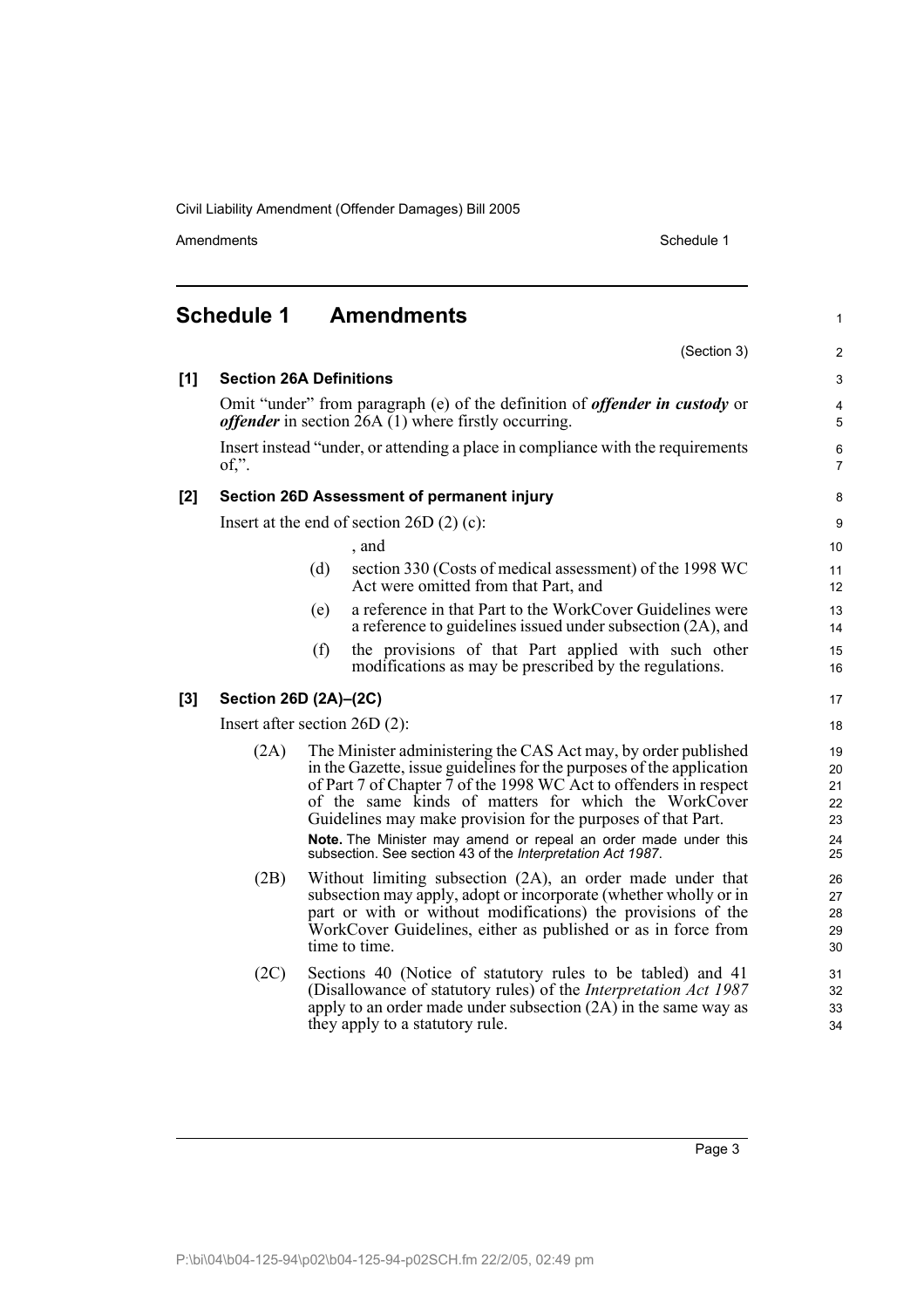Schedule 1 Amendments

| [4] | <b>Section 26D (6)</b>                                                          |                                                                                                                                                                                                                                                               |                                                                                                                                                                                                                                                                                                                                                                                                                                                                                                                                                                                                                                                          | 1                                                              |  |
|-----|---------------------------------------------------------------------------------|---------------------------------------------------------------------------------------------------------------------------------------------------------------------------------------------------------------------------------------------------------------|----------------------------------------------------------------------------------------------------------------------------------------------------------------------------------------------------------------------------------------------------------------------------------------------------------------------------------------------------------------------------------------------------------------------------------------------------------------------------------------------------------------------------------------------------------------------------------------------------------------------------------------------------------|----------------------------------------------------------------|--|
|     | Insert after section $26D(5)$ :                                                 |                                                                                                                                                                                                                                                               |                                                                                                                                                                                                                                                                                                                                                                                                                                                                                                                                                                                                                                                          | 2                                                              |  |
|     | (6)                                                                             |                                                                                                                                                                                                                                                               | In this section:                                                                                                                                                                                                                                                                                                                                                                                                                                                                                                                                                                                                                                         | 3                                                              |  |
|     |                                                                                 |                                                                                                                                                                                                                                                               | <i>modification</i> includes an addition, omission or substitution.                                                                                                                                                                                                                                                                                                                                                                                                                                                                                                                                                                                      | 4                                                              |  |
|     |                                                                                 |                                                                                                                                                                                                                                                               | <b>WorkCover Guidelines</b> has the same meaning as it has in the<br>1998 WC Act.                                                                                                                                                                                                                                                                                                                                                                                                                                                                                                                                                                        | $\mathbf 5$<br>6                                               |  |
| [5] | Section 26I Non-economic loss damages limited to workers<br>compensation amount |                                                                                                                                                                                                                                                               |                                                                                                                                                                                                                                                                                                                                                                                                                                                                                                                                                                                                                                                          |                                                                |  |
|     | Omit section 26I (2). Insert instead:                                           |                                                                                                                                                                                                                                                               |                                                                                                                                                                                                                                                                                                                                                                                                                                                                                                                                                                                                                                                          |                                                                |  |
|     | (2)                                                                             |                                                                                                                                                                                                                                                               | When determining the total amount to which a worker would be<br>entitled as compensation under a provision of the <i>Workers</i><br>Compensation Act 1987:                                                                                                                                                                                                                                                                                                                                                                                                                                                                                               | 10<br>11<br>12                                                 |  |
|     |                                                                                 | (a)                                                                                                                                                                                                                                                           | the amount is to be determined under the provision as it<br>was in force when the injury to the offender was received,<br>and                                                                                                                                                                                                                                                                                                                                                                                                                                                                                                                            | 13<br>14<br>15                                                 |  |
|     |                                                                                 | (b)                                                                                                                                                                                                                                                           | if the provision is section 67 of that Act—the section<br>applies as if the reference to the Commission in<br>subsection (4) of that section were a reference to the court.                                                                                                                                                                                                                                                                                                                                                                                                                                                                              | 16<br>17<br>18                                                 |  |
| [6] |                                                                                 |                                                                                                                                                                                                                                                               | Section 26J Authority for deduction from damages                                                                                                                                                                                                                                                                                                                                                                                                                                                                                                                                                                                                         | 19                                                             |  |
|     | Insert after section $26J(3)$ :                                                 |                                                                                                                                                                                                                                                               |                                                                                                                                                                                                                                                                                                                                                                                                                                                                                                                                                                                                                                                          |                                                                |  |
|     | (3A)                                                                            | A protected defendant who withholds an amount under<br>subsection (3) may require the Public Trustee to hold the amount<br>on its behalf. However, the protected defendant must require the<br>Public Trustee to hold the amount if the offender requests it. |                                                                                                                                                                                                                                                                                                                                                                                                                                                                                                                                                                                                                                                          |                                                                |  |
|     | (3B)                                                                            | (a)<br>(b)                                                                                                                                                                                                                                                    | Interest is payable on an amount that is withheld under subsection<br>(3). The amount of interest payable on the withheld amount is:<br>if the protected defendant has retained the withheld<br>amount—the amount of interest determined in accordance<br>with the provisions relating to interest payable under a<br>judgment of the same amount of a Local Court in<br>proceedings on a statement of claim under the <i>Local</i><br>Courts (Civil Claims) Act 1970, or<br>if the Public Trustee holds the withheld amount for the<br>protected defendant—the amount of interest received by<br>the Public Trustee in respect of the investment of the | 25<br>26<br>27<br>28<br>29<br>30<br>31<br>32<br>33<br>34<br>35 |  |
|     |                                                                                 |                                                                                                                                                                                                                                                               | amount as provided by the <i>Public Trustee Act 1913</i> .                                                                                                                                                                                                                                                                                                                                                                                                                                                                                                                                                                                               | 36                                                             |  |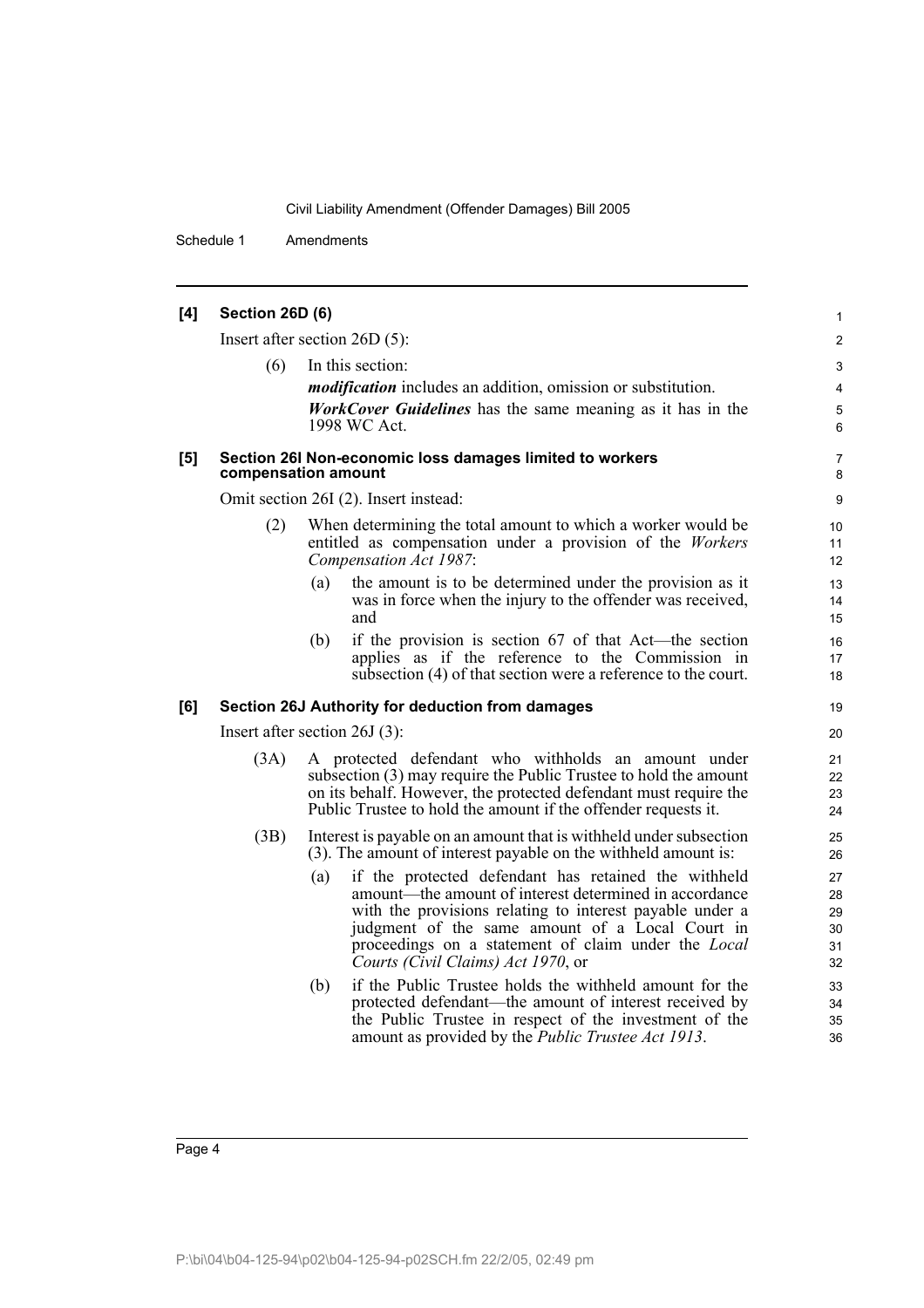Amendments Schedule 1

|     | (3C)                                                                                                                      | as follows: | If the provisional order for restitution on the basis of which an<br>amount was withheld under subsection (3) is confirmed under the<br>Victims Support and Rehabilitation Act 1996, any interest<br>payable on the withheld amount under this section must be paid                                                                                                                                                                                 | $\mathbf{1}$<br>$\boldsymbol{2}$<br>3<br>4<br>5 |  |  |
|-----|---------------------------------------------------------------------------------------------------------------------------|-------------|-----------------------------------------------------------------------------------------------------------------------------------------------------------------------------------------------------------------------------------------------------------------------------------------------------------------------------------------------------------------------------------------------------------------------------------------------------|-------------------------------------------------|--|--|
|     |                                                                                                                           | (a)         | if the Public Trustee holds the withheld amount for the<br>protected defendant—the reasonable costs of the Public<br>Trustee in connection with that holding are to be paid out<br>of the interest,                                                                                                                                                                                                                                                 | 6<br>$\overline{7}$<br>8<br>9                   |  |  |
|     |                                                                                                                           | (b)         | if the amount ordered for restitution is not reduced on the<br>confirmation-all of the interest (or remaining interest<br>after payment of the Public Trustee's costs) must be paid<br>to the person ( <i>payee</i> ) to whom the order for restitution<br>requires payment to be made or, if there is more than one<br>payee, to each payee in the same proportion as corresponds<br>to the payee's proportion of the total amount of restitution, | 10<br>11<br>12<br>13<br>14<br>15<br>16          |  |  |
|     |                                                                                                                           | (c)         | if the amount ordered for restitution is reduced on the<br>confirmation:                                                                                                                                                                                                                                                                                                                                                                            | 17<br>18                                        |  |  |
|     |                                                                                                                           |             | (i)<br>the offender must be paid the proportion of the<br>interest (or remaining interest after payment of the<br>Public Trustee's costs) that corresponds to the<br>proportion by which the withheld amount was<br>reduced, and                                                                                                                                                                                                                    | 19<br>20<br>21<br>22<br>23                      |  |  |
|     |                                                                                                                           |             | the rest of the interest must be paid to the payee or,<br>(ii)<br>if there is more than one payee, to each payee in the<br>same proportion as corresponds to the payee's<br>proportion of the reduced amount.                                                                                                                                                                                                                                       | 24<br>25<br>26<br>27                            |  |  |
| [7] | Section 26J (4) and (5)                                                                                                   |             |                                                                                                                                                                                                                                                                                                                                                                                                                                                     | 28                                              |  |  |
|     | wherever occurring.                                                                                                       |             | Insert "or the Public Trustee (as the case may be)" after "protected defendant"                                                                                                                                                                                                                                                                                                                                                                     | 29<br>30                                        |  |  |
| [8] |                                                                                                                           |             | <b>Schedule 1 Savings and transitional provisions</b>                                                                                                                                                                                                                                                                                                                                                                                               | 31                                              |  |  |
|     | Insert at the end of clause $1(1)$ :                                                                                      |             |                                                                                                                                                                                                                                                                                                                                                                                                                                                     |                                                 |  |  |
|     | Civil Liability Amendment (Offender Damages) Act 2005                                                                     |             |                                                                                                                                                                                                                                                                                                                                                                                                                                                     | 33                                              |  |  |
| [9] | Schedule 1, Part 5                                                                                                        |             |                                                                                                                                                                                                                                                                                                                                                                                                                                                     | 34                                              |  |  |
|     | Omit "the date of assent to the Civil Liability Amendment (Offender Damages)<br><i>Act 2004</i> " from clause 16 (2) (c). |             |                                                                                                                                                                                                                                                                                                                                                                                                                                                     | 35<br>36                                        |  |  |
|     | Insert instead "19 November 2004 (being the day on which Part 2A<br>commenced)".                                          |             |                                                                                                                                                                                                                                                                                                                                                                                                                                                     |                                                 |  |  |

Page 5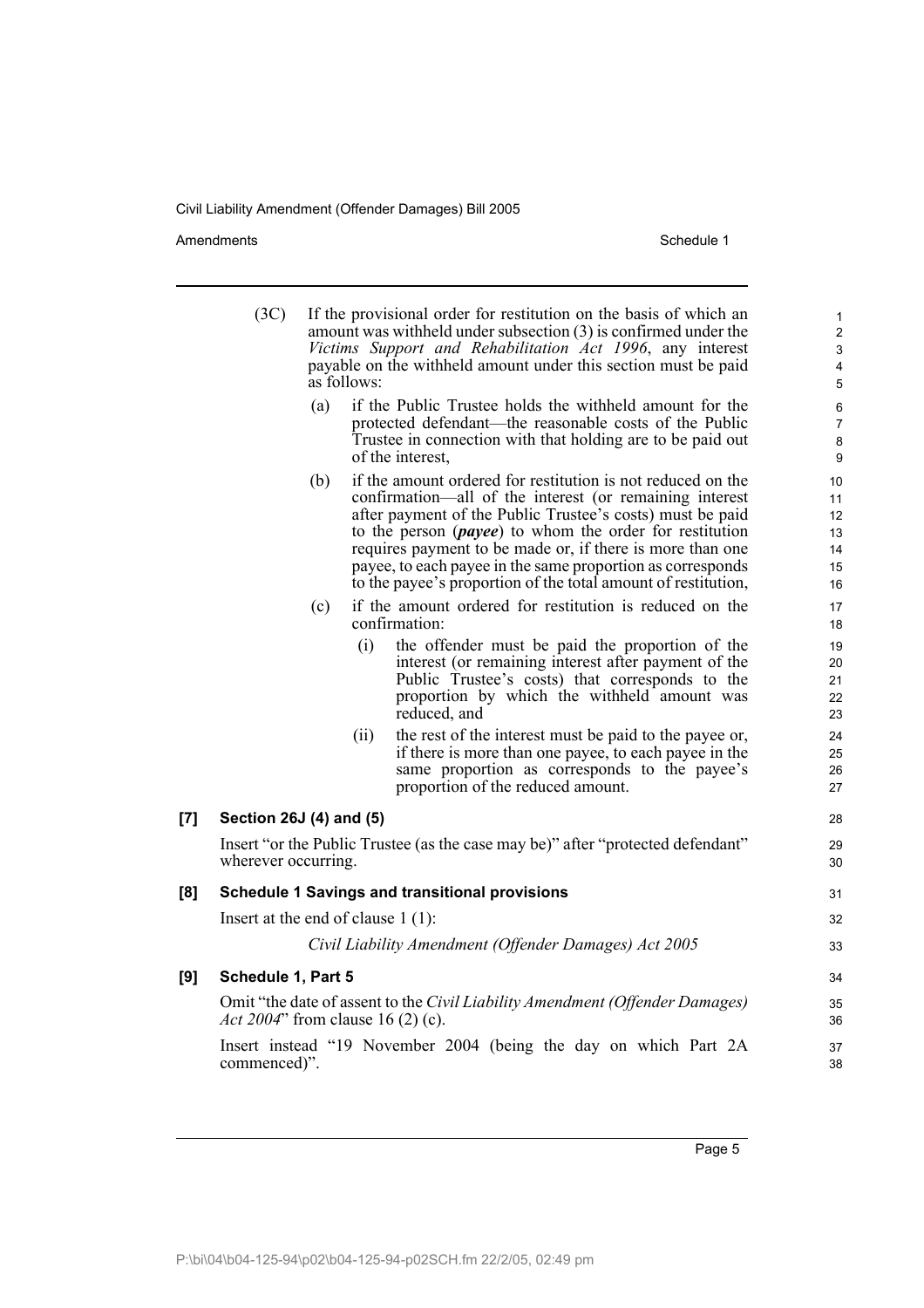Schedule 1 Amendments

| $[10]$ | Schedule 1, Part 6<br>Insert after Part 5:      |     |                                                                                                                                                                                                                                                                                                                                                                                                       | $\mathbf{1}$<br>$\overline{2}$   |
|--------|-------------------------------------------------|-----|-------------------------------------------------------------------------------------------------------------------------------------------------------------------------------------------------------------------------------------------------------------------------------------------------------------------------------------------------------------------------------------------------------|----------------------------------|
|        | Part 6<br>Provisions consequent on enactment of |     | 3                                                                                                                                                                                                                                                                                                                                                                                                     |                                  |
|        |                                                 |     | <b>Civil Liability Amendment (Offender</b>                                                                                                                                                                                                                                                                                                                                                            |                                  |
|        |                                                 |     | Damages) Act 2005                                                                                                                                                                                                                                                                                                                                                                                     | 4<br>$\overline{5}$              |
|        | 17                                              |     | <b>Definitions</b>                                                                                                                                                                                                                                                                                                                                                                                    | 6                                |
|        |                                                 |     | In this Part:                                                                                                                                                                                                                                                                                                                                                                                         | $\overline{7}$                   |
|        |                                                 |     | <b>amending Act</b> means the Civil Liability Amendment (Offender<br>Damages) Act 2005.                                                                                                                                                                                                                                                                                                               | 8<br>9                           |
|        |                                                 |     | <b><i>commencement day</i></b> means the day on which the amending Act<br>commences.                                                                                                                                                                                                                                                                                                                  | 10<br>11                         |
|        | 18                                              |     | Application of amendments made by amending Act                                                                                                                                                                                                                                                                                                                                                        | 12                               |
|        |                                                 | (1) | Part 2A (as amended by the amending Act) applies to any civil<br>liability whether arising before, on or after the commencement<br>day.                                                                                                                                                                                                                                                               | 13<br>14<br>15                   |
|        |                                                 | (2) | Part 2A (as so amended) also extends to proceedings commenced<br>before the commencement day.                                                                                                                                                                                                                                                                                                         | 16<br>17                         |
|        |                                                 | (3) | However, subclause $(1)$ or $(2)$ does not operate:                                                                                                                                                                                                                                                                                                                                                   | 18                               |
|        |                                                 |     | to apply Part 2A in respect of any decision of a court made<br>(a)<br>before the commencement day, or                                                                                                                                                                                                                                                                                                 | 19<br>20                         |
|        |                                                 |     | to apply Part 2A in relation to any civil liability or<br>(b)<br>proceedings to which the Part did not apply immediately<br>before the commencement day.                                                                                                                                                                                                                                              | 21<br>22<br>23                   |
|        | 19                                              |     | <b>WorkCover Guidelines</b>                                                                                                                                                                                                                                                                                                                                                                           | 24                               |
|        |                                                 | (1) | A reference to the WorkCover Guidelines in a provision of Part<br>7 of Chapter 7 of the 1998 WC Act that is extended to an<br>assessment of degree of permanent impairment for the purposes<br>of Part 2A of this Act by section 26D is to continue to be read as<br>a reference to the WorkCover Guidelines until guidelines are<br>issued under section 26D (2A) (as inserted by the amending Act). | 25<br>26<br>27<br>28<br>29<br>30 |
|        |                                                 | (2) | Subclause (1) applies despite section $26D(2)$ (e) (as inserted by<br>Schedule $1 \overline{2}$ to the amending Act).                                                                                                                                                                                                                                                                                 | 31<br>32                         |